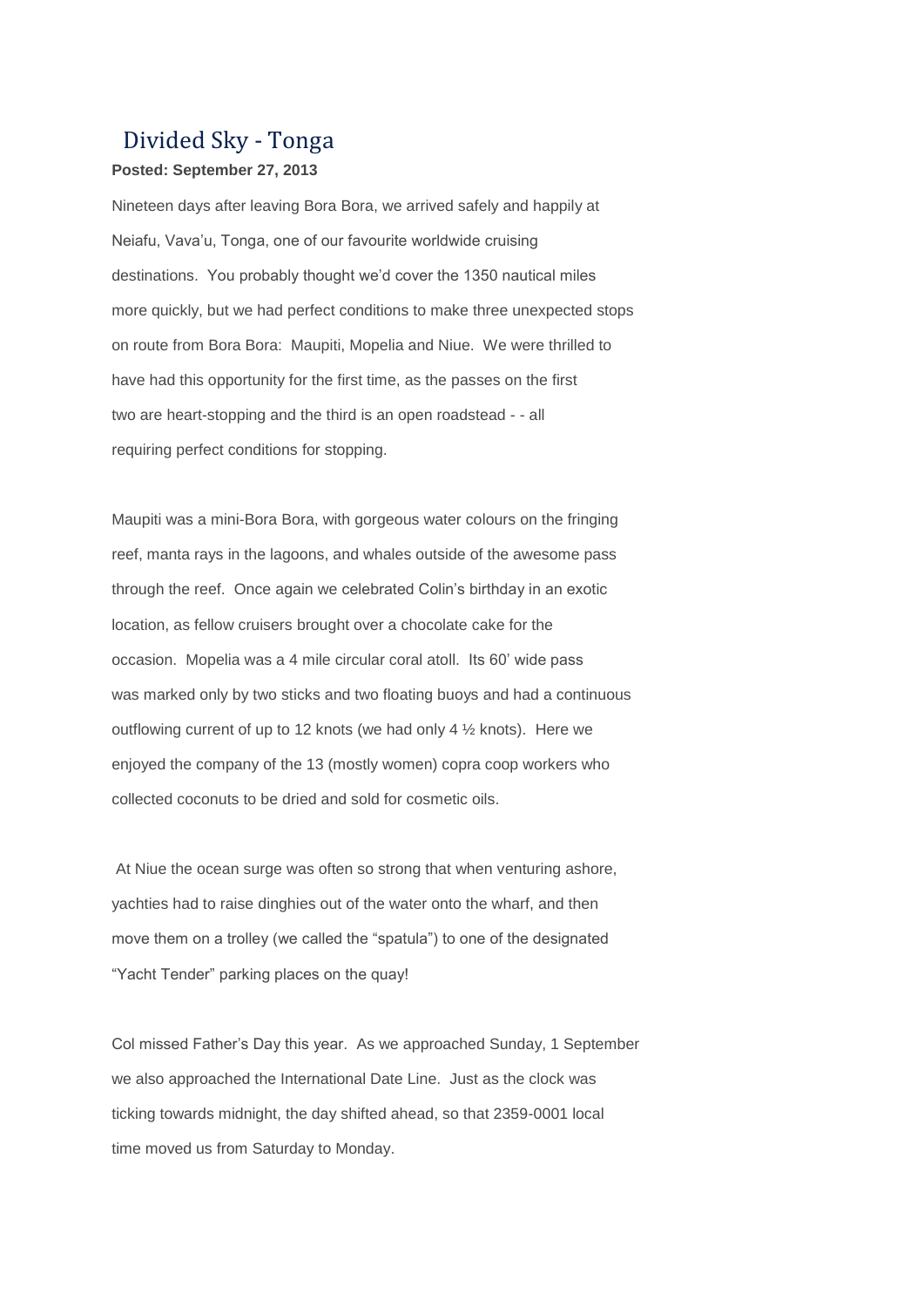Tonga provided several weeks of much needed R&R in between Tongan Feasts, Beach BBQs, Happy Hours, and shows ashore. We finally had time to catch up with cruisers who we only said a quick hello to from Panama onwards.

The anchorages in Vava'u were lovely. One very special day we loaded aboard Divided Sky six fellow cruisers for snorkelling in difficult to reach places, including the famous Mariner's Cave, which required a dive into the dark abyss to enter the hidden cave.

Normal maintenance and a few fix-it jobs were completed before a short stop in Ha'apai (the central island group of Tonga) to do a bit of genealogy searching for a friend with Wesleyan Missionary ancestry. We were then ready to push off to Noumea, New Caledonia. Australia was just over the horizon!

Jeanne and Colin Harrison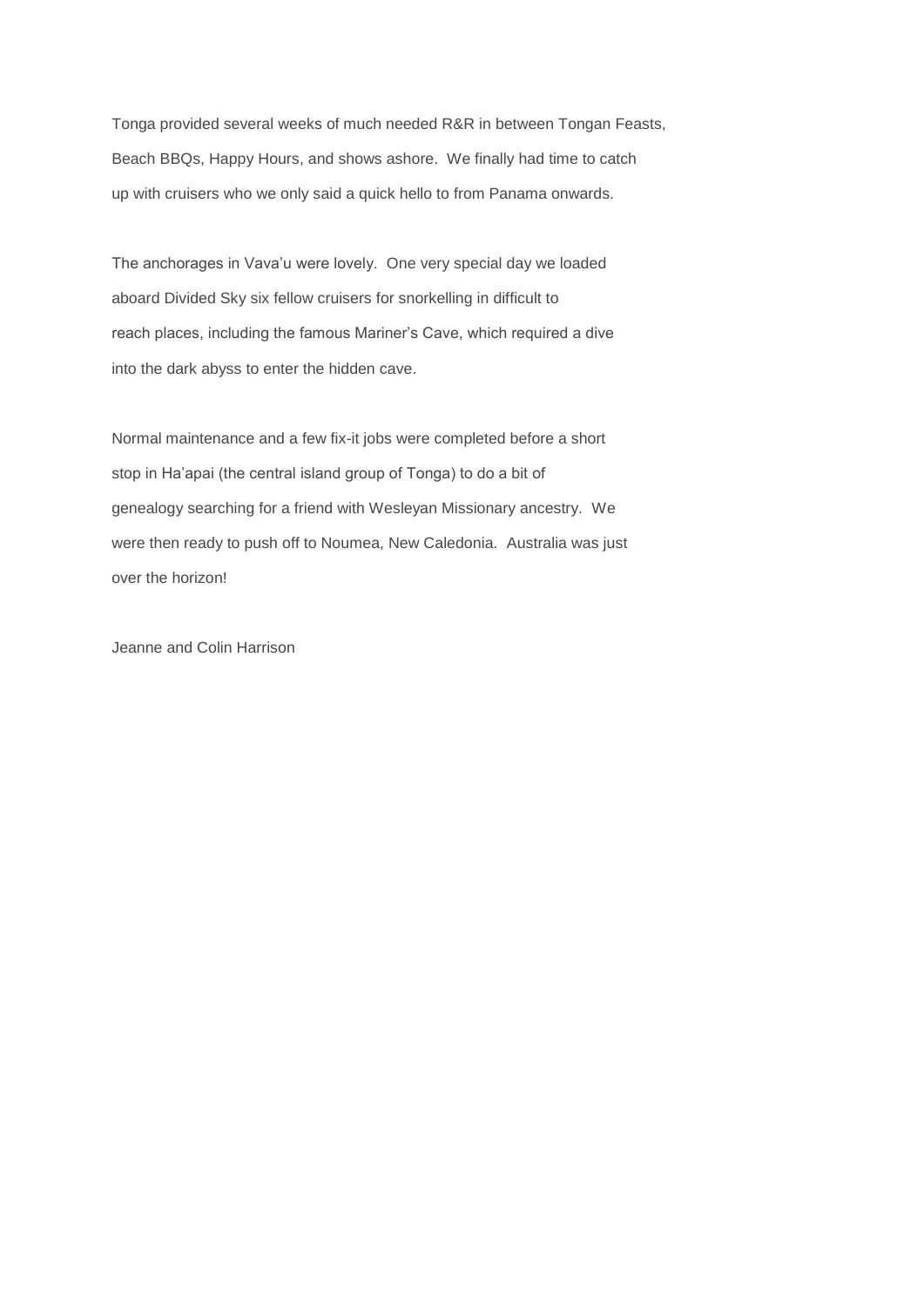